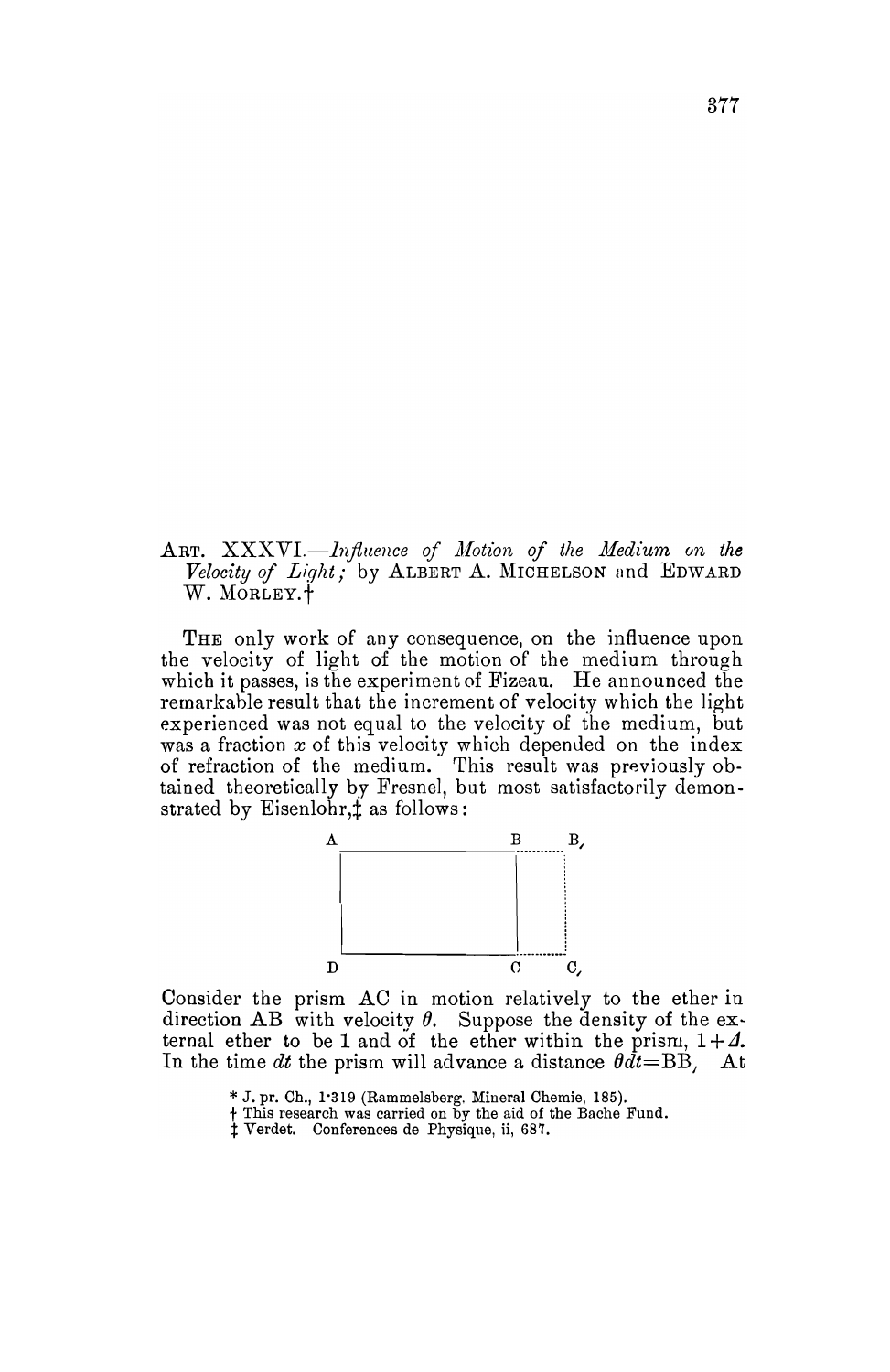the beginning of this time the quantity of ether in the volume BC, (if S=surface of the base of the prism,) is  $S\theta dt$ . At the end of the time the quantity will be  $S\theta dt(1+\hat{A})$ . Hence in this time a quantity of ether has been introduced into this volume equal to  $S\theta dt\tilde{\phi}$ .

It is required to find what must be the velocity of the ether contained in the prism to give the same result. Let this velocity be  $x\theta$ . The quantity of ether (density=1+ $\Delta$ ) introduced will then be  $S \alpha \theta d\bar{t} (1+\Delta)$  and this is to be the same as  $S \theta d\bar{t}$ , whence  $x = \frac{1}{1 + \Delta}$ . But the ratio of the velocity of light in the external ether to that within the prism is  $n$ , the index of refraction, and is equal to the inverse ratio of the square root of the densities, or  $n = \sqrt{1+1}$  whence  $x = \frac{n^2-1}{n^2}$  which is Fresnel's forrnula.\*

\* The following reasoning leads to nearly the same result; and though incomplete, may not be without interest, as it also gives a very simple explanation of the constancy of the specific refraction.

Let  $l$  be the mean distance light travels between two successive encounters with a molecule; then  $l$  is also the "mean free path" of the molecule. The time occupied in traversing this path is  $t=\frac{u}{v}+\frac{v}{v}$ , where *a* is the diameter of a *molecule*, and *b*=*l*-*a*, and *v*, is the velocity of light within the molecule, and *v*, the velocity in the free ether; or if  $\mu=\frac{v}{r}$  then  $t=\frac{\mu a+b}{r}$ . In the ether the time would be  $t = \frac{a+b}{y}$ , hence  $n = \frac{t}{t} = \frac{\mu a+b}{a+b}$ . (1)

If now the ether remains fixed while the molecules are in motion, the mean distance traversed between encounters will no longer be  $a+b$ , but  $a+a+b+ \beta$ ;<br>where a is the distance the first molecule moves while light is passing through it,<br>and  $\beta$  is the distance the second one moves while light is It how the ether remains fixed while the interductes are in motion, the fixed interdependent of the time a is the distance the first molecule moves while light is passing through it, and  $\beta$  is the distance the second on The time occupied is therefore  $\frac{a}{v} + \frac{b}{v-\theta}$  or  $\frac{\mu a}{v} + \frac{b}{v-\theta}$ . The distance traversed in this time is  $a+b+\left(\frac{\mu a}{v}+\frac{b}{v-\theta}\right)\theta$ ; therefore the resulting velocity  $v=\frac{a+b}{\mu a}+\theta$ .

Substituting the value of  $n=\frac{\mu a+b}{a+b}$  and neglecting the higher powers of  $\frac{\theta}{v}$ , this becomes  $v=\frac{v}{n}+\left(1-\frac{1}{n^2}\frac{b}{a+b}\right)\theta$ . (2)

$$
v = \frac{v}{n} + \left(1 - \frac{1}{n^2} \frac{b}{a+b}\right)\theta.
$$
 (2)

But  $\frac{v}{n}$  is the velocity of light in the stationary medium; the coefficient of  $\theta$ is therefore the factor  $x=\frac{n^2-1}{n^2}+\frac{1}{n^2}\frac{a}{a+1}$ (3)

It seems probable that this expression is more exact than Fresnel's; for when the particles of the moving medium are in actual contact, then the light must be  $n^2-1$ accelerated by the full value of  $\theta$ ; that is the factor must be 1, whereas  $\frac{n^2-1}{n^2}$  can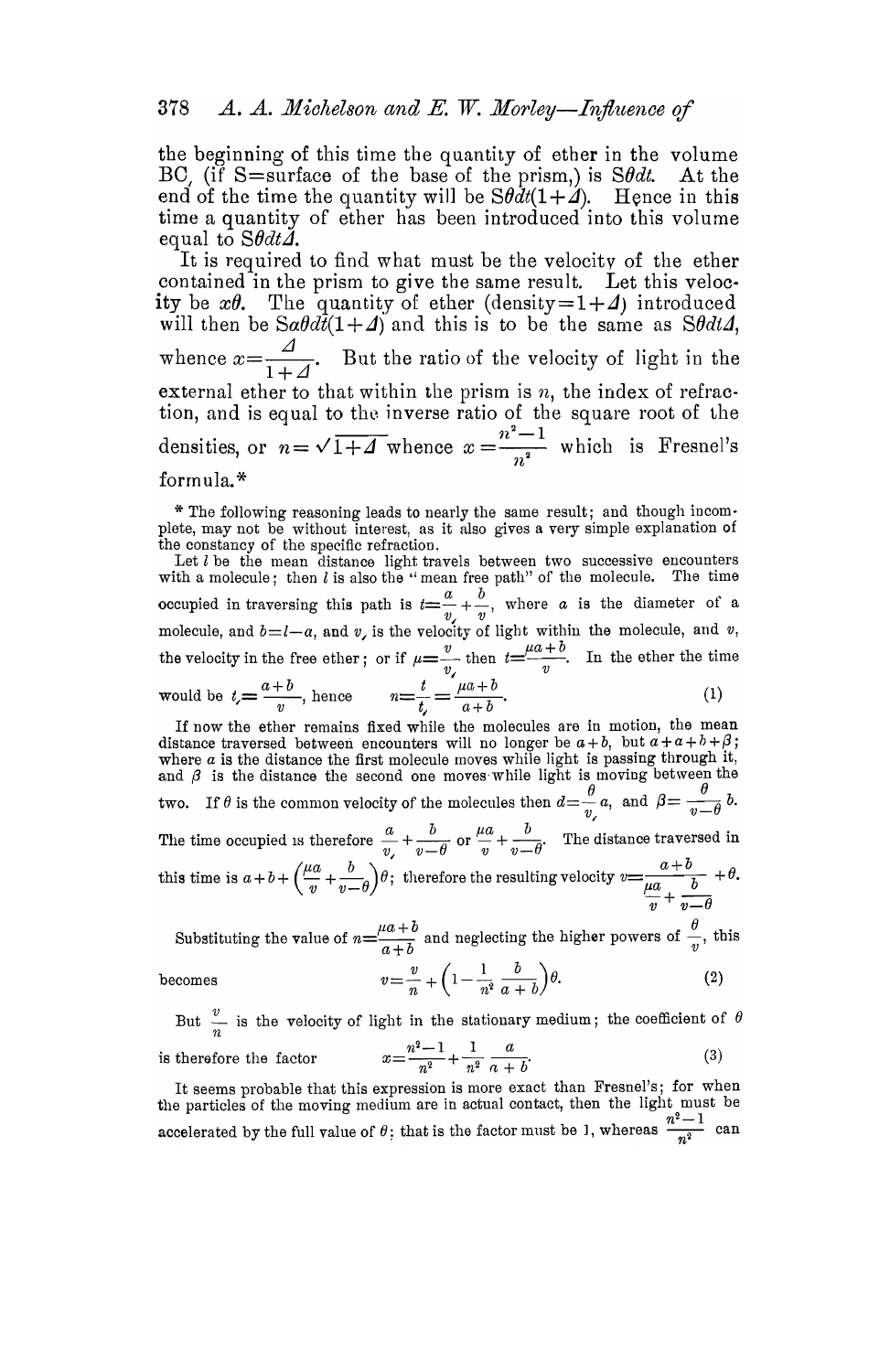Fresnel's statement amounts then to saying that the ether within a moving body remains stationary with the exception of the portions which are condensed around the particles. If this condensed atmosphere be insisted upon, every particle with its atmosphere may be regarded as a single body, and then the statement is, simply, that the ether is entirely unaf· fected by the motion of the matter which it permeates.

It will be recalled that Fizeau\* divided a pencil of light, issuing from a slit placed in the focus of a lens, into two par· allel beams. These passed through two parallel tubes and then fell upon a second lens and were re-united at its focus where they fell upon a plane mirror. Here the rays crossed and were returned each through the other tube, and wouid again be brought to a focus by the first lens, on the slit, but for a plane parallel glass which reflected part of the light to a point where

it could be examined by a lens.<br>At this point vertical interference fringes would be formed, the bright central fringe corresponding to equal paths. If now the medium is put in motion in opposite directions in the two tubes, and the velocity of light is affected by this motion, the two pencils will be affected in opposite ways, one being retarded and the other accelerated; hence the central fringe would be displaced and a simple calculation would show whether this displacement corresponds with the acceleration required by theory or not.

Notwithstanding the ingenuity displayed in this remarkable contrivance, which is apparently so admirably adopted for eliminating accidental displacement of the fringes by extraneous causes, there seems to be a general doubt concerning the results obtained, or at any rate the interpretation of these results given by Fizeau.

never be 1. The above expression, however gives this result when the particles are in contact—for then *b*=0 and  $x=\frac{n^2-1}{n^2}+\frac{1}{n^2}=1$ .

Resuming equation (1) and putting  $a+b=l$  we find  $(n-1)l=(\mu-1)a$ . But for the same substance  $\mu$  and  $\alpha$  are probably constant or nearly so; hence  $(n-1)$ *l* is constant.

But Clausius has shown that  $l = \kappa \frac{\sigma}{\rho} a$ , where  $\kappa$  is a constant,  $\sigma$  the density of the molecule;  $\rho$ , that of the substance; and  $\alpha$ , the diameter of the "sphere of action."  $\sigma$  and  $\alpha$  are probably nearly constant, hence we have finally of action."  $\sigma$  a<br>  $\frac{n-1}{\rho}$  = constant.

 $\overline{\rho}$  -constant.<br>Curiously enough, there seems to be a tendency towards constancy in the<br>product  $(n-1)l$  for *different* substances. In the case of 25 gases and vapors<br>whose index of refraction and "free path" are both ence from the mean value of  $(n-1)l$  was less than 20 per cent. though the factors varied in the proportion of one to thirteen; and if from this list the last nine vapors (about which there is some uncertainty) are excluded, the average difference is reduced to 10 per cent.<br>\* Ann. de Ch. et de Ph., III, lvii, p. 385, 1859.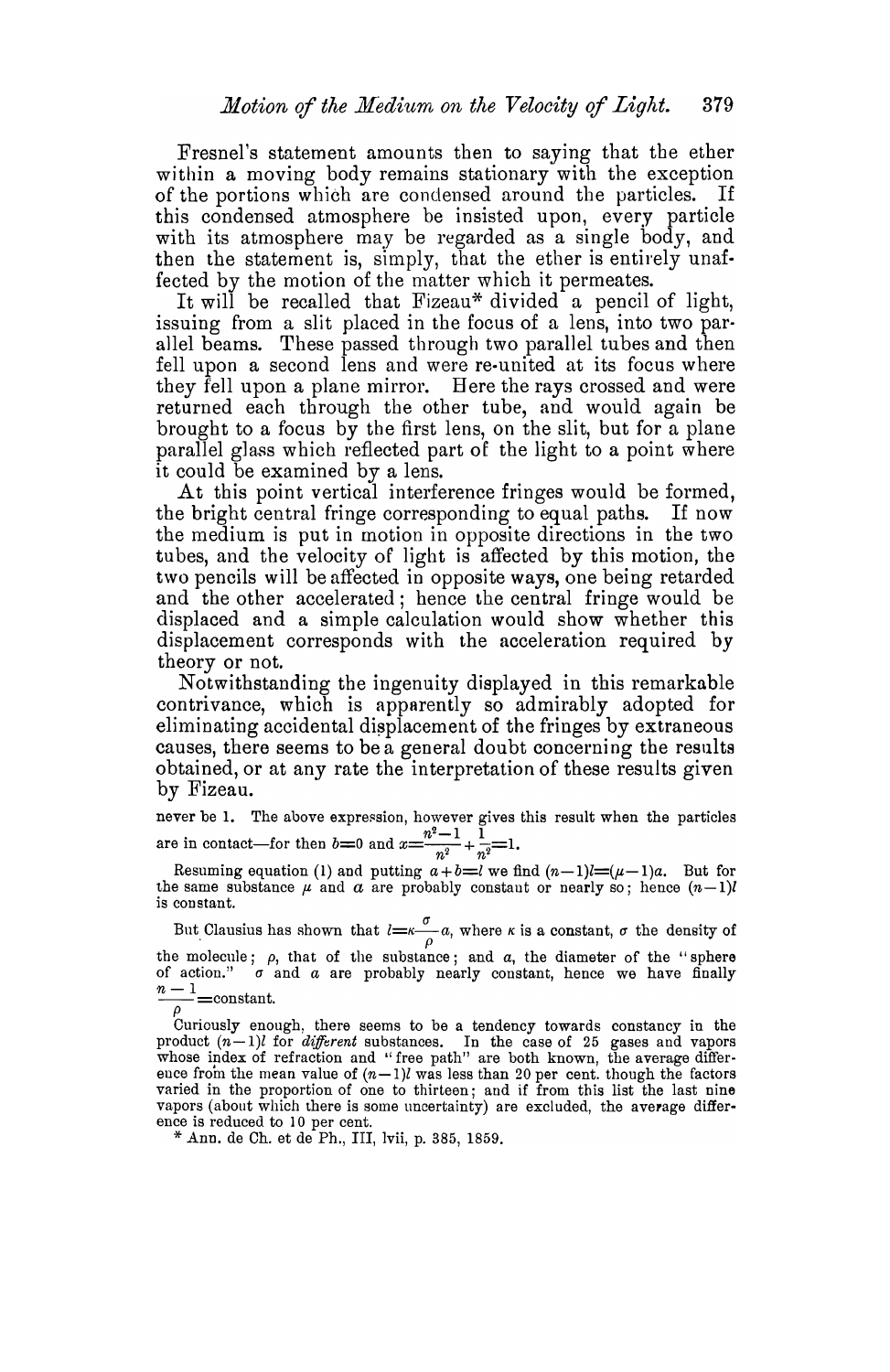This, together with the fundamental importance of the work must be our excuse for its repetition. It may be mentioned that we have tried to obtain formulated objections to these experiments but without success. The following are the only points which have occurred to us as being susceptible of im· provement.

1st. The elimination of accidental displacement of the fringes by deformation of the glass ends of the tubes, or unsymmetrical variations of density of the liquid, etc., depends on the assumption that the two pencils have traveled over identical (not merely equivalent) paths. That this is not the case was proven by experiment; for when a piece of plate glass was placed in front of one of the pencils and slightly inclined, the fringes were displaced.

2d. The arrangement for producing the motion of the medium necessitated very rapid observation—for the maximum velocity lasted but an instant.

3d. The tubes being of necessity of small diameter and only their central portion being available (since the velocity diminishes rapidly toward the walls) involved considerable loss of light-which, having to pass through a slit was already faint.

4th. The maximum velocity (in the center of the tube) should be found in terms of the mean velocity. (Fizeau confessedly but guesses at this ratio.)

These are the suggestions which determined the form of apparatus adopted, a description of which follows:

*The Refractometer.*—After a number of trials, the following form was devised and proved very satisfactory. Light from a source at a (fig. 5) falls on a half silvered surface  $\bar{b}$ , where it divides; one part following the path *bcdefbg'and* the other the path *bf edcb g.* This arrangement has the following advan· tages: 1st, it permits the use of an extended source of light, as a gas flame; 2d, it allows any distance between the tubes which may be desired; 3d, it was tried by a preliminary experiment, by placing an inclined plate of glass at *h.* The only effect was either to alter the width of the fringes, or to alter their inclination; *but in no case was the center* of *the central white fringe affected.* Even holding a lighted match in the path had no effect on this point.

The tubes containing the fluid were of brass,  $28<sup>mm</sup>$  internal diameter; and, in the first series of experiments, a little over 3 meters in length, and in the second series, a little more than 6 meters. The ends of these tubes were closed with plane parallel plates of glass which were not exactly at right angles but slightly inclined so as to reflect the light below the telescope, which would otherwise be superposed on that which passed through the tubes. The tubes were mounted on a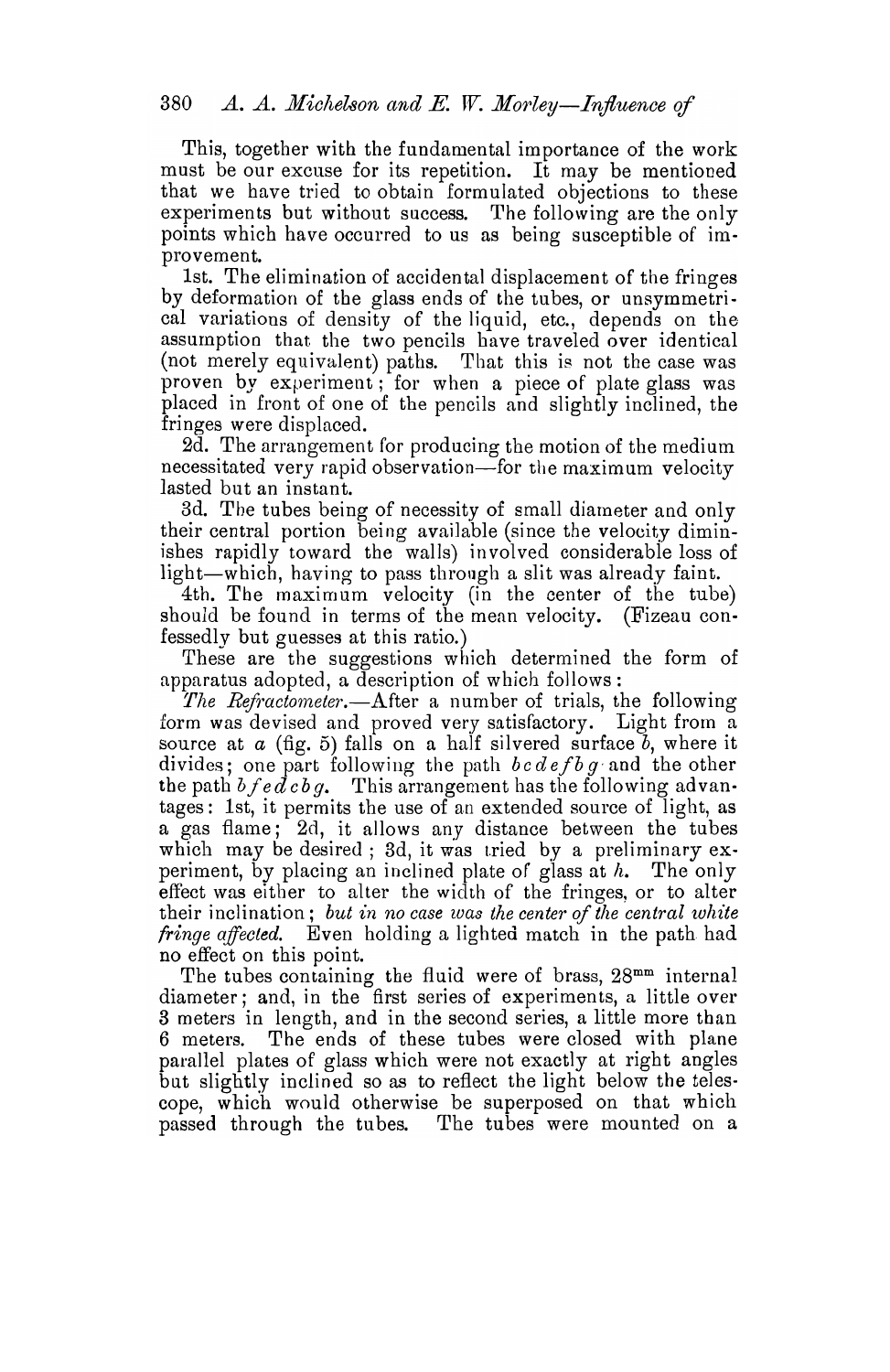wooden support entirel,Y disconnected from the refractometer ooden support entirely disconnected



## EXPLANATION OF FIGURES.

FIG. 1.-Vertical section through tubes. FIG. 2.-Plan of tubes. FIG. 3.-One end of tubes, showing glass plate inclined to axis. FIG. 4.—Gauge for ve-<br>locity at different points. FIG. 5.—Plan of refractometer.

to the flow of water was obtained by filling a tank four feet in the four feet in the four feet in the four feet in the four feet in the four feet in the four feet in the four feet in the four feet in the four feet in the diameter and the attice feet highmameter and three leet high, placed in the attic, about  $23$ neters above the apparatus, with which it was connected by a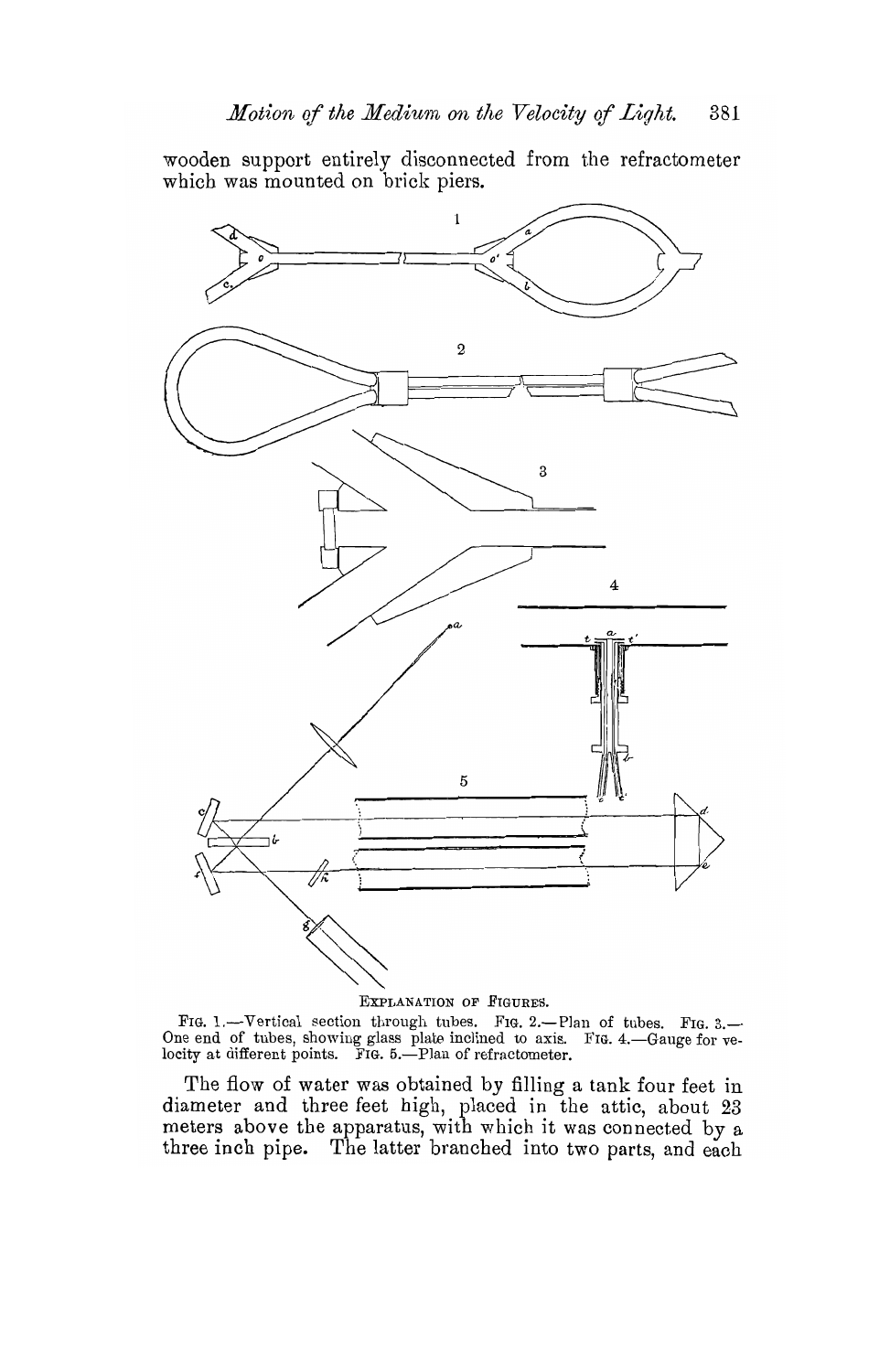branch again into two; the two pairs being joined each to one of the tubes. The branches were provided with large valves, by turning which the current was made to flow in either direction through the tubes and into a large tank, from which it was afterward pumped up to the upper tank again. The flow lasted about three minntes, which gave time for a number of observations, with the flow in alternating directions.

*Method of observation.*—In the first series of observations a single wire micrometer was used in the eyepiece of the observing telescope, but afterward a double wire micrometer was employed. The tubes being filled with distilled water, the light from an electric lamp was directed toward the central glass of the refractometer and the latter adjusted by screws till the light passed centrally down both tubes, and then the right angled prism at the further end adjusted till the light returned and was reflected into the telescope, where generally two im· ages were observed. These were made to coincide, and the fringes at once appeared. They could then be altered in width or direction by the screws, till the best result was obtained. A slight motion of one of the mirrors produced an inclination of the fringes, and the horizontal wire of the micrometer was placed at the *portion of the fringes which remained fixed*, notwithstanding the movement of the mirror. This adjustment was frequently verified, and as long as it was true, no motion of the tubes or distortion of the glasses could have any effect on the measurements. During this adjustment it was found convenient to have a slow current of water, to avoid distortions on account of unequal density.

The signal being given the current was turned on, and the micrometer lines set, one on each of the two dark bands on either side of the central bright fringe, and the readings noted. The difference between them gave the width of the fringe, and their mean, the position of the center of the central white fringe. This being verified the signal was given to reverse the current; when the fringes were displaced, and the same measurements taken; and this was continued till the water was all out of the upper tank. Following is a specimen of one such set of ob· servations.

|                       | No. 63. |        |      |      |
|-----------------------|---------|--------|------|------|
| Direction of current, |         | $\div$ |      |      |
| Micrometer wire,      | l.      | $r$ .  | l.   | r.   |
|                       | 11      | 34     | 80   | 93   |
|                       | 13      | 35     | 71   | 88   |
|                       | 10      | 40     | 73   | 90   |
|                       | 13      | 38     | 67   | 92   |
|                       | 14      | 40     | 65   | 89   |
|                       | 10      | 35     | 61   | 94   |
|                       |         |        |      |      |
| Means                 | 11.8    | 37.0   | 69.5 | 91:0 |
|                       |         |        |      |      |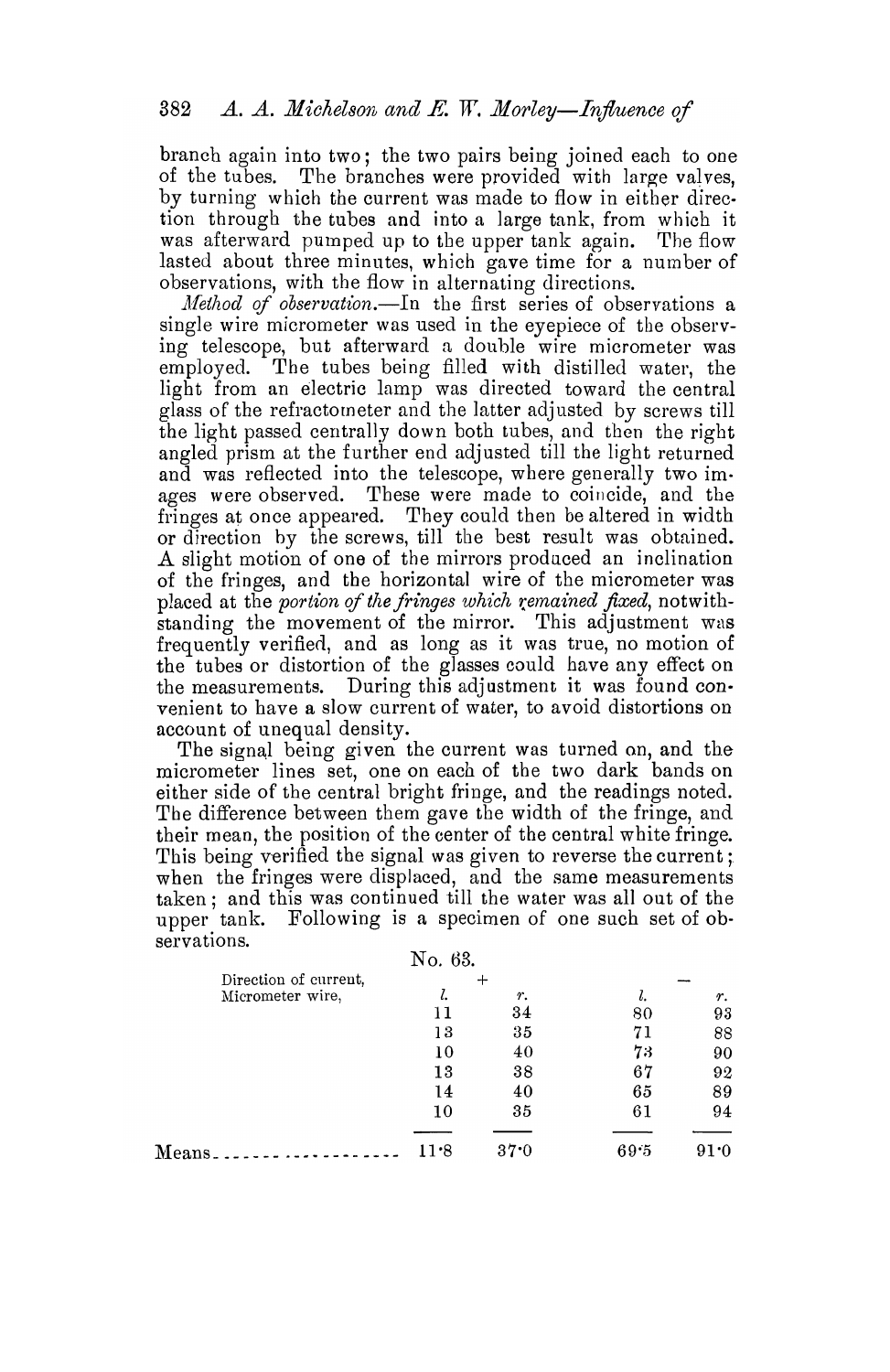| Width of fringe       | 48.8 | 60.5                          |
|-----------------------|------|-------------------------------|
| Mean width            |      | $54.6 + (3.0)$ = index error) |
| Displacement $\ldots$ | 57.7 | 46.0                          |
| Mean displacement     |      | 51.8                          |
|                       |      |                               |

$$
\mathcal{A} = \frac{51 \cdot 8}{57 \cdot 6} = 899.
$$

(Long tube, vertical fringes, full current.)

*Velocity of waier.-The* velocity of the water in the tubes was found by noting the time required to fill a measured volume in the tank, and multiplying by the ratio of areas of tank and tube. This gave the mean velocity. In order to find from this the maximum velocity in the axis of the tube the curve of velocities for different radii had to be determined. This was done as follows: a tight fitting piston *ab* (fig. 4) containing two small tubes  $t, t, t, \tilde{t}$ , was introduced into the tube containing the water. The ends of the tubes were bent at right angles in opposite ways, so that when the water was in motion the pressure would be greater in one than in the other, The other ends of the small tubes were connected to a U tube containing mercury, the difference in level of which measured the pressure. The pressures were transformed into velocities by measuring the velocity corresponding to a number of pressures. Following is the table of results :-

|            |             | υ          |
|------------|-------------|------------|
| Pressures. | Velocities. | $\sqrt{p}$ |
| 26         | 393         | 77.1       |
| 108        | 804         | 771        |
| 190        | 1060        | 76.9       |
| 240        | 1190        | 76.8       |

It is seen from the approximate constancy of the last column that within limits of error of reading, the square roots of the readings of the pressure gauge are proportional to the velocities,

To find the curve of velocities along a diameter of the tube the piston was moved through measured distances, and the corresponding pressures noted, The diameter of the tube was about 28mm, while that of the small tubes of the gauge was but  $2<sup>mm</sup>$ , so that the disturbance of the velocity by these latter was small except very close to the walls of the tube. The portion of the piston which projected into the tube was made as thin as possible, but its effect was quite noticeable in altering the symmetry of the curve.

In all, five sets of observations were taken, each with a different current. These being reduced to a common velocity all gave very concordant results, the mean being as follows:  $x=$ distance from the axis in terms of radius;  $v=$ corresponding velocity in terms of the maximum.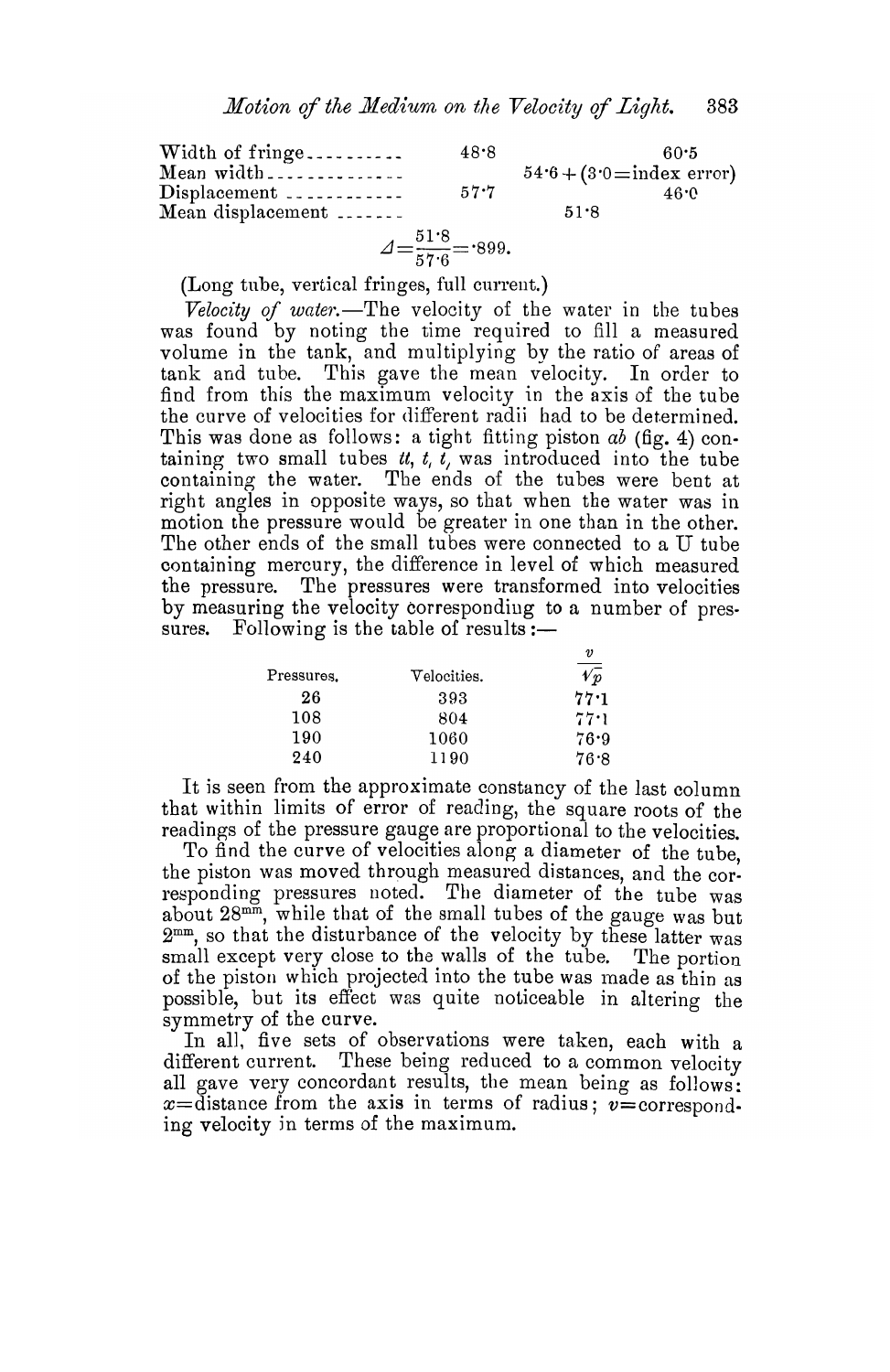| x.   | υ.          |
|------|-------------|
| 0.00 | 1:000       |
| .20  | .993        |
| ۰40  | .974        |
| .60  | .929        |
| 80'  | .847        |
| ۰90  | $\cdot 761$ |
| .95  | ·671        |
| 1:00 | $\cdot$ 000 |

The curve constructed with these numbers coincides almost perfectly with the curve

$$
v = (1 - x^2)^{165}
$$

 $v = (1-x^2)$ <br>The total flow is therefore  $2\pi \int (1-x^2)^{165} x dx = \frac{\pi}{1.165}$ . The area of the tube being  $\pi$ , the mean velocity =  $\frac{1}{1165}$  of the maximum; or the maximum velocity is  $1.165$  times the mean. This, then, is the number by which the velocity, found by timing the flow, must be multiplied to give the actual velocity in the axis of the tube.

## 1.formula.

Let *l* be the length of the part of the liquid column which is in motion.

 $u =$  velocity of light in the stationary liquid.

 $v =$  velocity of light in vacuo.

 $\theta =$  velocity of the liquid in the axis of tube.<br> $\theta x =$  acceleration of the light.

The difference in the time required for the two pencils of light to pass through the liquid will be  $\frac{l}{u - \theta x} - \frac{l}{u + \theta x} = \frac{2l\theta x}{u^2}$ very nearly. If  $\Delta$  is the double distance traveled in this time

in air, in terms of 
$$
\lambda
$$
, the wave-length, then  
\n
$$
\mathcal{A} = \frac{4l\theta n^2 x}{\lambda v} \text{ whence } x = \frac{\lambda v}{4\lambda n^2 \theta} \mathcal{A}.
$$
\n
$$
\lambda \text{ was taken as '00057 cm.}
$$
\n
$$
v = 3000000000 \text{ cm.}
$$
\n
$$
n^2 = 1.78.
$$

The length *l* was obtained as follows: The stream entered each tube by two tubes  $a, b$  (figs. 1, 2) and left by two similar ones  $d$ ,  $c$ . The beginning of the column was taken as the intersection, *0,* of the axes of *a* and b, and the end, as the intersection,  $o'$ , of the axes of *d* and *c*. Thus  $l = oo'$ .  $\Delta$  is found by observing the displacement of the fringes; since a displace. ment of one whole fringe corresponds to a difference of path of one whole wave-length.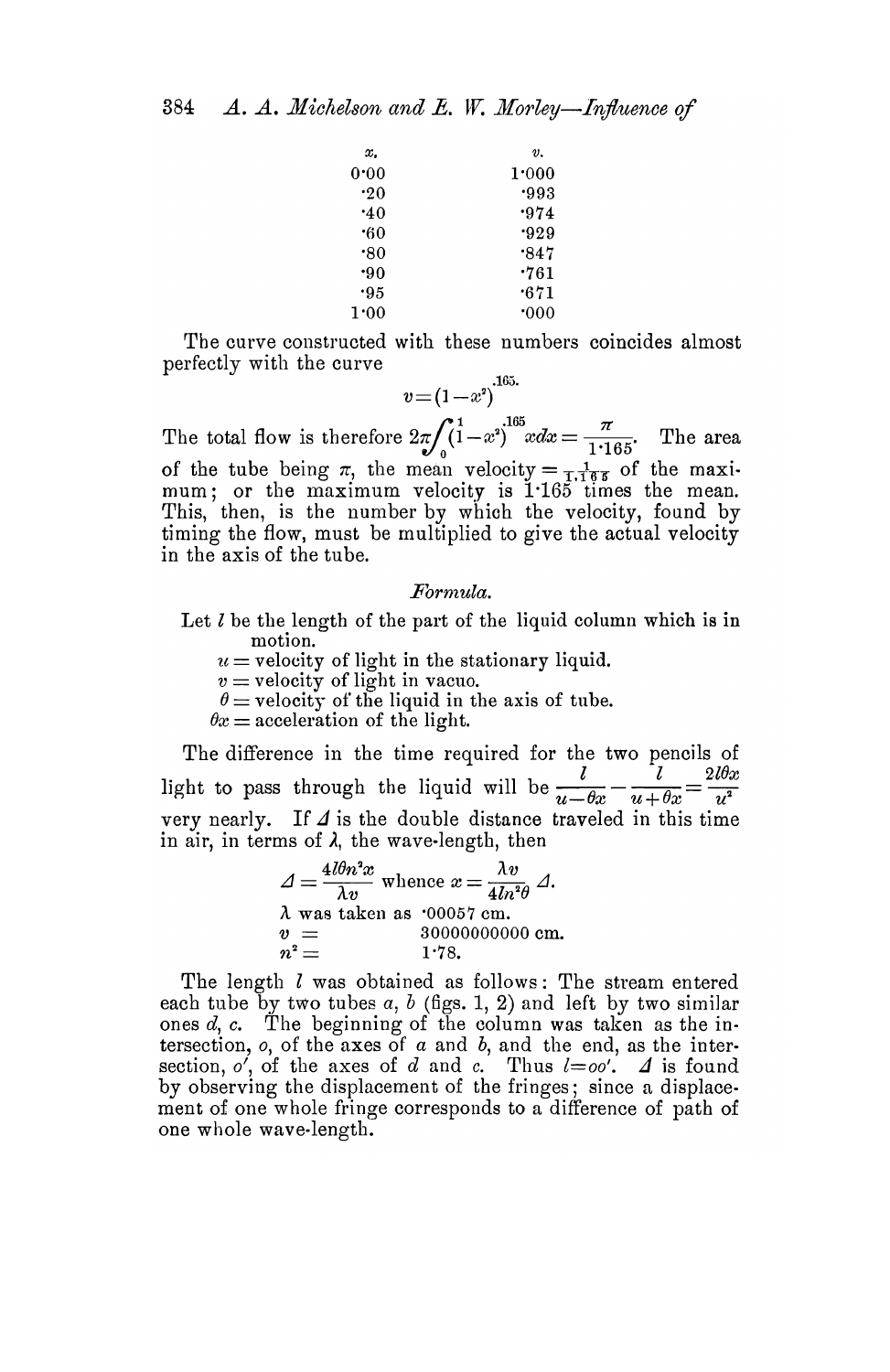*Observations of the double displacement £1.* 

|                                           |           | 1st Series. |                | $l = 3.022$ meters.                                          |             |             |               |
|-------------------------------------------|-----------|-------------|----------------|--------------------------------------------------------------|-------------|-------------|---------------|
|                                           |           |             |                | $\theta = 8.72$ meters per second.                           |             |             |               |
|                                           |           |             |                | $\Delta =$ double displacement; $w =$ weight of observation. |             |             |               |
| Δ.                                        | $w$ .     | Δ.          | $w$ .          | Δ.                                                           | w.          | Δ.          | w.            |
| .510                                      | 1.9       | $-521$      | 0.9            | .529                                                         | 0.6         | $\cdot 515$ | 2.5           |
| .508                                      | 1.6       | $-515$      | ٠9             | .474                                                         | 2.0         | .525        | 2.7           |
| .504                                      | 1.7       | .575        | $\cdot 6$      | .508                                                         | 1.4         | .480        | $\cdot$ 8     |
| .473                                      | 1.4       | $-538$      | $2 \cdot 1$    | $-531$                                                       | ۰s          | .493        | 10.6          |
| .557                                      | $\cdot 4$ | .577        | $\cdot 6$      | .500                                                         | 5           | .348        | 2.8           |
| .425                                      | $\cdot 6$ | .164        | 1.7            | .478                                                         | $\cdot 6$   | .399        | 5.7           |
| .560                                      | 2.8       | .515        | 1.2            | .499                                                         | 1.0         | .482        | 2.1           |
| .544                                      | $\cdot_1$ | .460        | $\cdot_4$      | .558                                                         | $\cdot$ 4   | $-472$      | 2.0           |
| .521                                      | ٠1        | .510        | .5             | .509                                                         | 2.0         | .490        | ۰8            |
| .575                                      | ٠1        | .504        | ٠5             | .470                                                         | $2 \cdot 1$ |             |               |
| $l = 6.151, \theta = 7.65.$<br>2d Series. |           |             |                |                                                              |             |             |               |
| Δ.                                        | $w$ .     | Δ.          | $w$ .          | Δ.                                                           | $w$ .       | Δ.          | $w_{\bullet}$ |
| .789                                      | 4.9       | .891        | 1.7            | .909                                                         | 1.0         | .882        | 6.6           |
| .780                                      | 3.5       | .883        | 2.5            | .899                                                         | 1.7         | .908        | 5.9           |
| .840                                      | 4.6       | $-852$      | 11:1           | .832                                                         | 4.3         | .965        | 2.0           |
| .633                                      | $1-1$     | .863        | 1.5            | .837                                                         | $2 - 1$     | .967        | 3.3           |
| : 876                                     | 7.3       | .843        | 1 <sup>1</sup> | .848                                                         | 1.9         |             |               |
| $-956$                                    | 3.6       | $\cdot 820$ | 3.4            | .877                                                         | 4.7         |             |               |
| $l = 6.151, \theta = 5.67.$<br>3d Series. |           |             |                |                                                              |             |             |               |
| Δ.                                        | $w$ .     | Δ.          | $w$ .          | Δ.                                                           | w.          | Δ.          | $w$ .         |
| .640                                      | 4.4       | .626        | 11.9           | .636                                                         | 3·1         | .619        | 6.5           |

If these results be reduced to what they would be if the tube were  $10^{\mathrm{m}}$  long and the velocity  $1^{\mathrm{m}}$  per second, they would be as follows:

| Series. |       |
|---------|-------|
|         | .1858 |
| 9       | .1838 |
| я       | .1800 |

The final weighted value of  $\Lambda$  for all observations is  $\Lambda = 1840$ . From this, by substitution in the formula, we get

> $x = 434$  with a possible error of  $\pm 02$ .  $\frac{n^2-1}{n^2} = 437.$

The experiment was also tried with air moving with a velocity of 25 meters per second. The displacement was about velocity of 25 meters per second. The displacement was about  $\frac{1}{100}$  of a fringe; a quantity smaller than the probable error of observation. The value calculated from  $\frac{n^2-1}{n^2}$  would be '0036.

It is apparent that these results are the same for a long or short tube, or for great or moderate velocities. The result was also found to be unaffected by changing the azimuth of the fringes to 90°, 180° or 270°. It seems extremely improbable that this could be the case if there were any serious constant error due to distortions, etc.

AM. JOUR. SCI.-THIRD SERIES, VOL. XXXI, No. 185.-MAY, 1886.